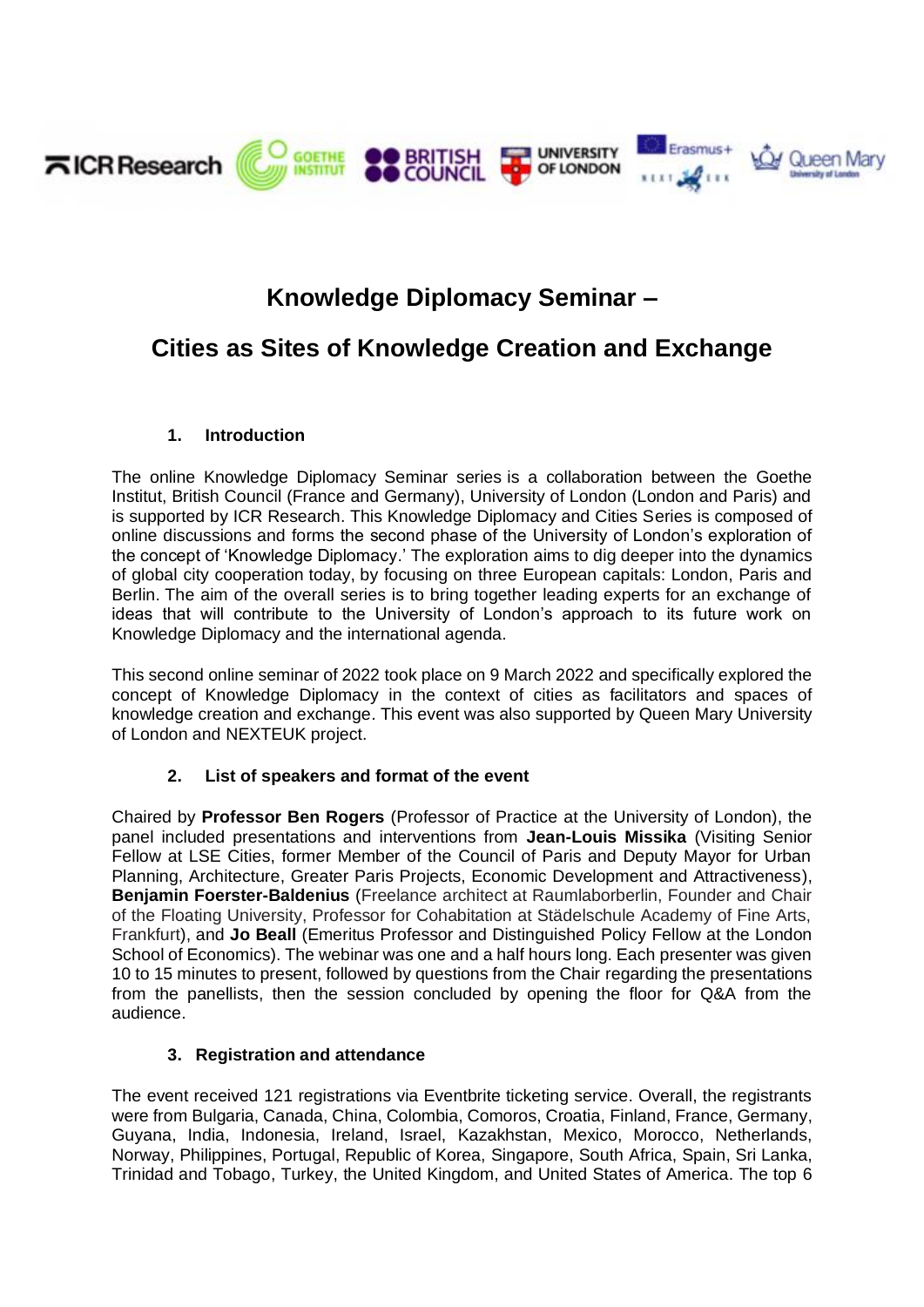countries of registrations were the United Kingdom (53), France (13), United States of America (9), Germany (8), Turkey (4), and India (3).



**Countries of Attendees - Top 6** 

The online session was hosted on the Zoom webinar platform and was attended by 51 unique viewers<sup>1</sup>. The maximum concurrent views of attendees were 38 attendees<sup>2</sup>.

### **4. Panellists' presentations**

The online seminar began with a short introduction by the Chair, **Ben Rogers**. The Chair emphasised that knowledge is intensely political and is becoming increasingly so. This trend is occurring in the context of emerging knowledge economies, which has the potential to deliver benefits. Living in a city provides you with opportunities to access cultural capital in a way in which it did not exist in the past. Universities are increasingly becoming important in city development and attractiveness in the context of knowledge economies. However, these benefits are not equally distributed or accessible to some stakeholders, including cities. Some cities have the ability to become centres of news and a highly digitalised knowledge economy, while other cities do not have the same level of opportunities. An additional contributing element is the availability of funding: the way in which we fund our cities dictates how knowledge is produced. This is a worrying local, national and global trend as knowledge becomes more economically and politically valued.

The first presentation was delivered by **Jo Beall**. The panellist started the presentation by discussing the concept of Knowledge Diplomacy. The presentation emphasised that in the past the concept was applicable to the development of trade agreements and intellectual property rights. The concept had to transform as the world changed and depended more on knowledge economies, with cities like Singapore leading the trend.

The notion of Knowledge Diplomacy has become connected with soft power, which is understood as using influence, attraction and persuasion to develop good social relations with

<sup>1</sup> Users that used their computers to attend the webinar. The figure does not count the panellists or attendees that attended by phone.

 $2$  Maximum number of attendees at a given moment during the online seminar. The figure excludes the panellists.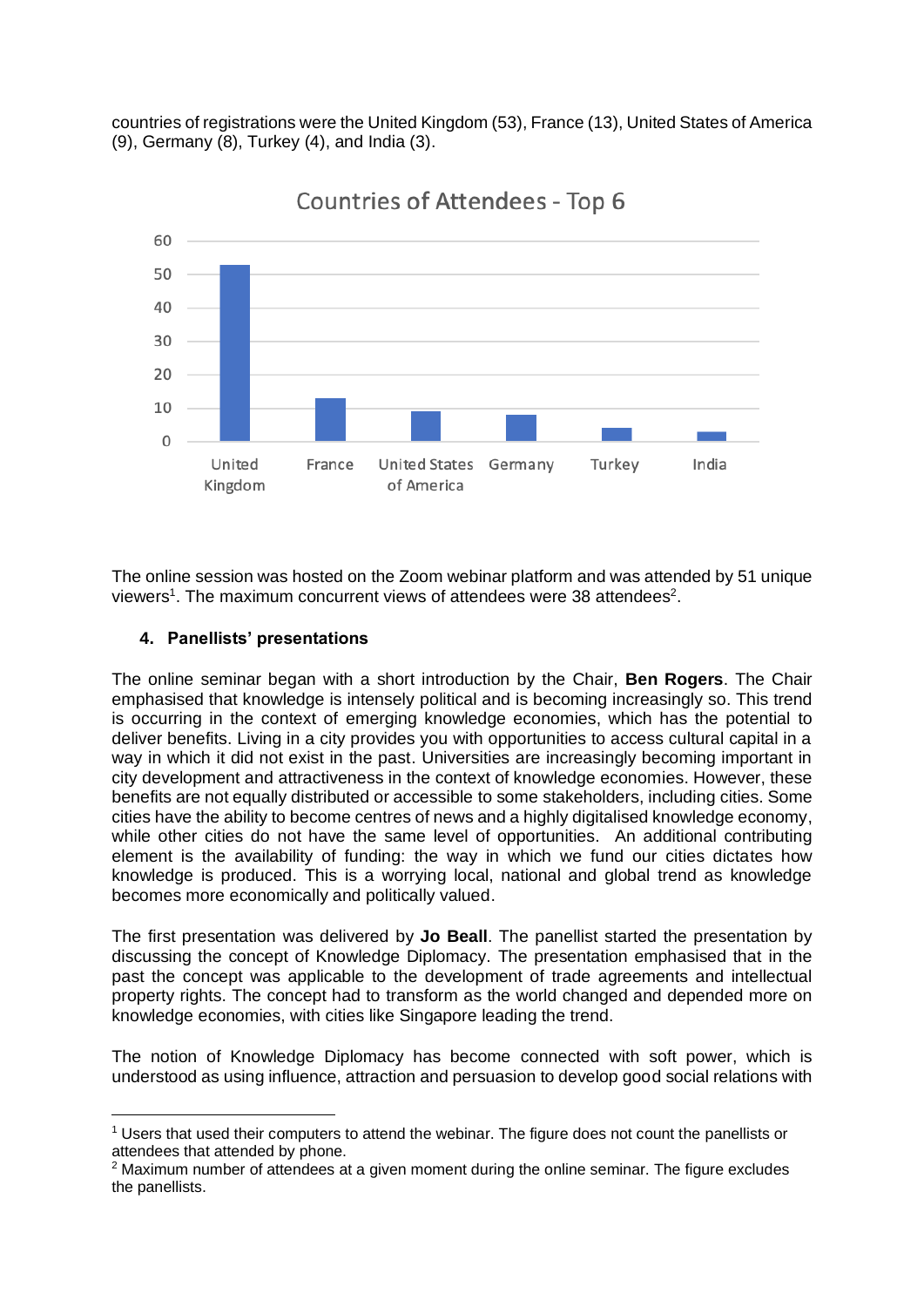international borders rather than coercion and force; for example, in the work of organisations like the Goethe Institut and the British Council, which are organisations that have been established for the practice and dissemination of international cultural engagement. The speaker stressed that Knowledge Diplomacy is intrinsic to soft power and vice-versa as the concept currently includes elements of research collaboration, academic exchange and international higher education working across borders. Knowledge Diplomacy was argued to be a force of positive action, for example, in addressing global issues like the pandemic and climate change. However, it is not a neutral concept, and it does not necessarily lead to implementation as there are a number of power relations involved.

In regard to cities, the concept of Knowledge Diplomacy needs modifications in order to include the full scale of actors involved in its processes. While universities are seen as part of Knowledge Diplomacy, given their rich history of scholarly exchange; scholarly engagement is very different in the  $21^{st}$  century. One example of this is the marketisation of education, that can perceive international students as a type of commodity. Some cities are noticing their value and trying to become more attractive to students, specifically for places for them to live in and return to, which is part of long-term soft-power goals, whether the goals of Knowledge Diplomacy or cultural diplomacy. Other cities have learned that in order be more attractive to students, they need to enhance the environment in the form of public spaces and cultural activities, rather than relying on advertising campaigns alone to attract the flow of students. **Jo Beall** stated that:

*"Cities pay a great deal of attention to this and there is a lot of competition to get into the top ten […] There are many other cities competing to get there and to do so it is about providing a city which creates an environment where students want to be. They want to enjoy the culture, they want to enjoy the vibe, to enjoy the public space and to enjoy the public realm."*

The next speaker, **Jean-Louis Missika,** delivered the second presentation of the webinar which addressed the topic of cities as sites of knowledge creation and exchange from the point of view of the data revolution specifically in the governance of cities and city mobility. It is very apparent that there is an emerging role of third actors and stakeholders who have the potential to decide whether to distribute or withhold the data and its analysis. Private actors, for example, in urban transportation, will increasingly have more political weight than traditional city stakeholders, such as mayors. There is an increasing need to pose the question of whether public authorities should negotiate data sharing with private players, or obligate them by law to do so? The panellist argued that this is the main future challenge of city diplomacy. The way data is shared will decide what kind of public services will be provided in a city. The speaker stressed that:

#### *"City diplomacy must still progress in order to invent regulatory tools shared by all local governments."*

Large cities might create strategies and form a "common front" against private global players. Cities must become aware of political risks if they want to take part in this dynamic and know how to adapt and work with these powerful players. Cities will have to develop a common framework and have it approved by global players and nation states that are reluctant to accept city diplomacy. Global networks of cities like C40 may provide some insight in how to accomplish this. The speaker reflected on his experience of working with the C40 group which discussed the ways in which cities can design a set of rules that can be applied globally when negotiating and working with global actors. Knowledge Diplomacy has the potential to aid the development of such frameworks of operation. However, whether cities will decide to utilise the presence of the academic community and research centres remains to be seen.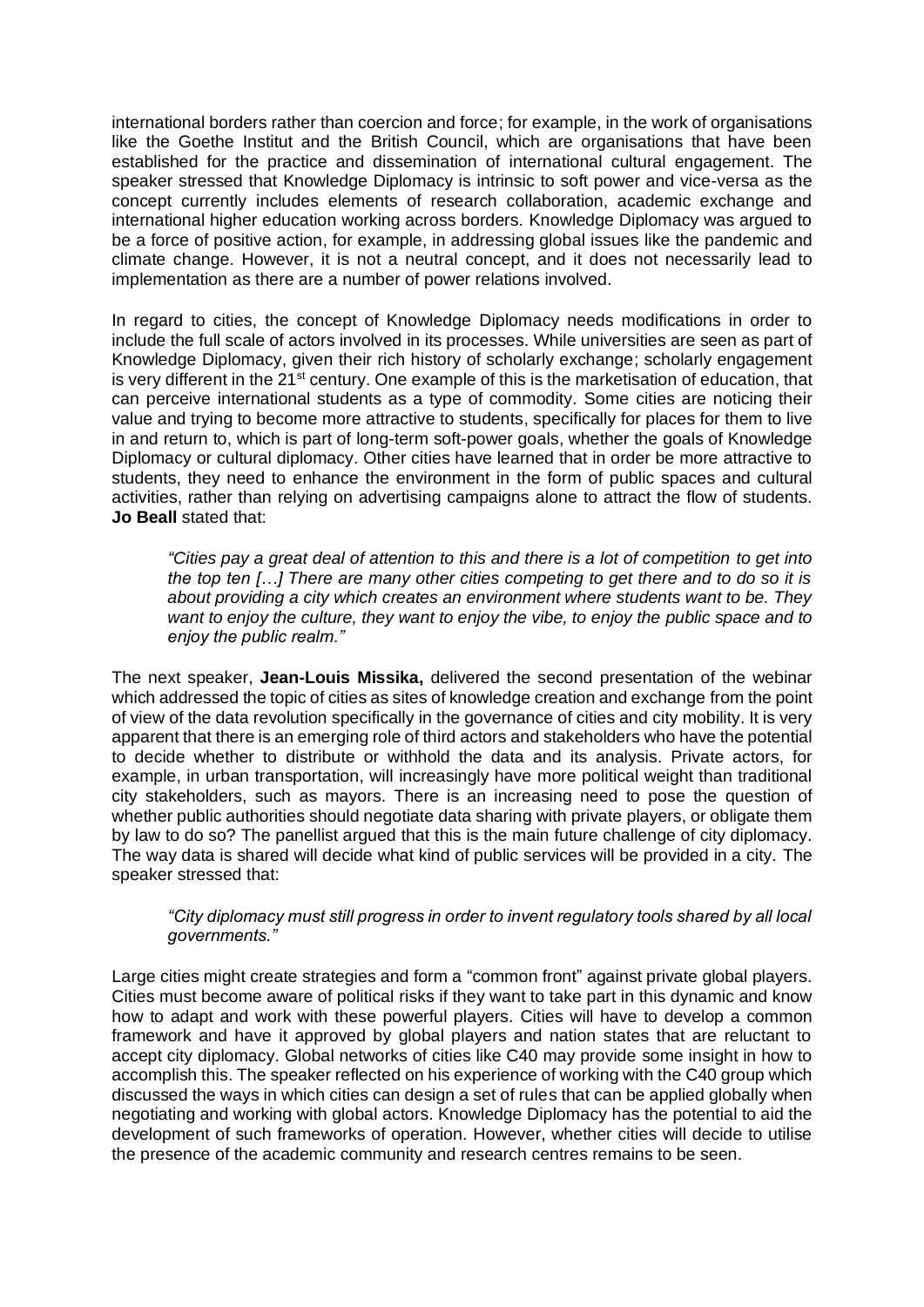The final speaker, **Benjamin Foerster-Baldenius**, delivered a presentation on the practical elements of the interplay of space and architecture in urban places. He provided an example of the Urban Praxis project that brings together people for various knowledge exchange projects. The speaker's presentation emphasised on mobile temporary objects that create a site of knowledge exchange in a temporary space. In addition, the panellist highlighted the role of the Floating University in Berlin, which provides a learning environment for facilitation of non-traditional and transdisciplinary knowledge that practices a different learning method, that exposes people to the site and enables site-specific knowledge. In this way, the mentioned strategy counters the flat or horizontal knowledge production. The panellist stated that:

*"This is actually the best place for transdisciplinary learning because you have many different forms of knowledge coming together. You have the academic knowledge, the knowledge that is produced through research and scientific thinking and usually finds its output by words and words put on paper, but you also have the knowledge that comes with the site, that is site-specific knowledge […] You have the situated knowledge by new groups and random mixtures of students, teachers, but also artists, and neighbours coming with the children that produce a very diverse learning environment […]"*

Currently, networks of places and cities that create different forms of knowledge are being established. However, such sites of knowledge creation and their networks are difficult to negotiate with diplomatic actors on a city level that act as separate stakeholders. For example, the stakeholders representing city culture, urban development, and city environment need to be convinced that such projects are vital.

### **5. Discussion between the Chair and the panellists**

**The Chair** reflected on the three presentations and the relationship between cultural diplomacy and knowledge diplomacy, how cities and universities collaborate, the role of universities in advancing national and international agendas, cooperation between cities, and novel ways of conducting research. **Jean-Louis Missika** emphasised the presentations demonstrate that cities are transforming into knowledge cities, in which the stakeholders involved in shaping that identity are very diverse. This is because knowledge and expertise can be attributed to and generated by the public in addition to traditionally recognised actors in knowledge creation, such as universities. A city acts as a platform that holds the higher education institutional knowledge creators and technical experts and makes sure that these stakeholders are connected.

**The Chair** posed a question of whether there are emerging international partnerships which involve cities and universities and what can we learn from them today. **Jo Beall** identified several examples, such as the PSL Research University, which was established as a result of negotiations between several prestigious universities and research institutes, who joined forces and established their presence in the Latin Quarter of Paris. Another example that the panellist provided was the city of Bristol that due to its partnership with the university is invited to meetings with stakeholders at national and international levels on sustainability and sustainable development, which was achieved by Bristol University's research and the city's achievements and initiatives in the field.

**The Chair** asked whether there has been an apparent trend of requiring universities to be more involved with local communities, businesses and policymakers in Berlin by the local governments. **Benjamin Foerster-Baldenius** confirmed that such trends exist, however, it is very difficult to initiate changes within universities as they tend to operate as large flagship